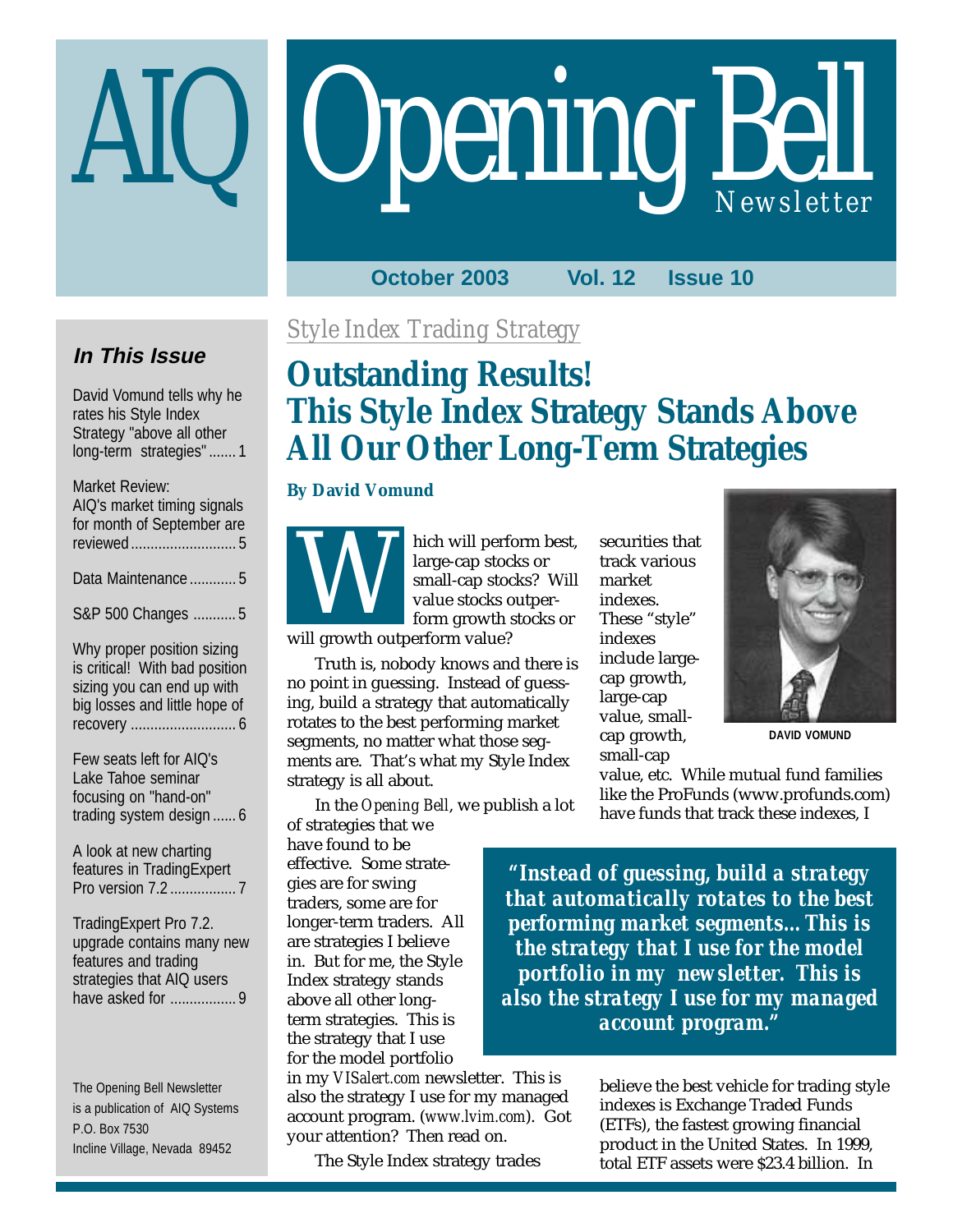#### AIQ Opening Bell October 2003

ETFs are securities that combine First launched in the early 1990s, elements of index funds, but do so in a different way. Like index funds, ETFs are pools of securities that track specific market indexes at a very low cost. Like stocks, ETFs are traded on major U.S. exchanges and can be bought and sold anytime during normal trading hours.

Trading style indexes allows investors to gain well-diversified exposure to a specific area of the market. And, since an ETF holds a basket of stocks, one bad performer should have only a minimal effect on the price of the ETF. For more information on ETFs, visit *www.amex.com*.

To develop my Style Index strategy, I ran numerous tests using different trading parameters. Tests were performed manually and trades were entered into the AIQ Portfolio Manager. AIQ's Expert Design Studio cannot be used for the Style Index method.

| Table 1.<br><b>Style Index Trading Vehicles</b> |                           |                               |  |  |  |  |
|-------------------------------------------------|---------------------------|-------------------------------|--|--|--|--|
| <b>Ticker</b>                                   | ETF                       | <b>Benchmark Index</b>        |  |  |  |  |
| DIA                                             | Diamond                   | Dow Jones Industrial Average  |  |  |  |  |
| QQQ                                             | Nasdag 100 Tracking Stock | Nasdag 100                    |  |  |  |  |
| <b>SPY</b>                                      | <b>S&amp;P 500 SPDR</b>   | S&P 500                       |  |  |  |  |
| MDY                                             | MidCap SPDR               | S&P 400 MidCap                |  |  |  |  |
| IJS                                             | iShares Small-Cap Value   | S&P 600 SmallCap/BARRA Value  |  |  |  |  |
| IJT                                             | iShares Small-Cap Growth  | S&P 600 SmallCap/BARRA Growth |  |  |  |  |
| <b>IWM</b>                                      | iShares Small-Cap Index   | Russell 2000                  |  |  |  |  |

Since price history on ETFs is

limited, it is not possible to run a backtest that covers both bull and bear markets. Most of the ETFs began trading in 2000. Therefore, a backtest of a trading system cannot be run

using ETF trades but must instead

*"Trading style indexes allows investors to gain well-diversified exposure to a specific area of the market. And, since an ETF holds a basket of stocks, one bad performer should have only a minimal effect on the price of the ETF."*

| <b>AIQ Reports</b>                                                                                                                                                                                                                                                                                                                                                                                                                                                                                                                                                                                                                                                                                                                                                                                                                                                                                                                                                                                       |                                                                                                    |                                                                                                                                                                                                                                                                                 |                                 |                                                                                   |                                                                                                    |                                                           |                                                                              |            | $ \mathbb{P}$ $\mathbb{X}$ |
|----------------------------------------------------------------------------------------------------------------------------------------------------------------------------------------------------------------------------------------------------------------------------------------------------------------------------------------------------------------------------------------------------------------------------------------------------------------------------------------------------------------------------------------------------------------------------------------------------------------------------------------------------------------------------------------------------------------------------------------------------------------------------------------------------------------------------------------------------------------------------------------------------------------------------------------------------------------------------------------------------------|----------------------------------------------------------------------------------------------------|---------------------------------------------------------------------------------------------------------------------------------------------------------------------------------------------------------------------------------------------------------------------------------|---------------------------------|-----------------------------------------------------------------------------------|----------------------------------------------------------------------------------------------------|-----------------------------------------------------------|------------------------------------------------------------------------------|------------|----------------------------|
| Reports View Generate Help                                                                                                                                                                                                                                                                                                                                                                                                                                                                                                                                                                                                                                                                                                                                                                                                                                                                                                                                                                               |                                                                                                    |                                                                                                                                                                                                                                                                                 |                                 |                                                                                   |                                                                                                    |                                                           |                                                                              |            |                            |
| $A$ of $A$<br>因问团 回回                                                                                                                                                                                                                                                                                                                                                                                                                                                                                                                                                                                                                                                                                                                                                                                                                                                                                                                                                                                     | F                                                                                                  |                                                                                                                                                                                                                                                                                 |                                 |                                                                                   |                                                                                                    |                                                           |                                                                              |            |                            |
| AIQ Reports<br>E- Stock Reports<br>E Expert Analysis<br>Action List<br>由<br>Weighted Action List<br>由<br>Signal Review<br>由<br>由 图 New Highs / New Lows<br>Price Change - Upside<br>由<br>由<br>Price Change - Downside<br><b>E</b> Price Gap<br>白雪 Relative Strength - Strong<br>Short Term<br>Long Term<br>田 图 Relative Strength - Weak<br>E Volatility Analysis<br>Accumulation / Distribution<br>由<br>Persistence of Money Flow<br>由<br>Price Volume Divergence<br>由<br>Volume Change<br>由<br>Volume Spike<br>Volume Trend<br>Mov Avg Crossover - Upside<br>由<br>由<br>Mov Avg Crossover - Downsic<br>Crossover of Two Mov Avera<br>由<br>Mov Avg Status - Upside<br>由<br>Mov Avg Status - Downside<br>由<br>Point & Figure Breakout<br>÷.<br>₿<br>Group Reports<br>$\pm$<br>Ė.<br>Sector Reports<br>Ð<br>由<br>囼<br>Mutual Fund Reports<br>¥.<br>Weekly Stock Reports<br>Weekly Group Reports<br>宙<br>n<br>÷.<br>Weekly Sector Reports<br>Ð<br>٠ŵ<br>Weekly Mutual Fund Reports<br>Ð<br>E Summary Reports | $09/05/03 -$ Daily<br>Ticker<br><b>IWM</b><br><b>IJS</b><br>IJT<br>QQQ<br>MDY<br>SPY<br><b>DIA</b> | Strong Relative Strength Ranking Report<br>Short Term Relative Strength Ranking<br><b>Stock</b><br>ISHARES Russell 2000<br>ISHARES S&P SmallCap 600/Barra Valu<br>ISHARES S&P SmallCap 600/Barra Grow<br>Nasdag 100 Trust Series I<br>S & P Midcap 400<br>Spyder<br>Dow Diamond | 9<br>8<br>8<br>7<br>6<br>4<br>4 | <b>RSR</b> Price<br>101.70<br>91.10<br>82.54<br>33.94<br>96.20<br>102.83<br>95.38 | %Chg<br>3<br>$\overline{\mathbf{c}}$<br>3<br>3<br>$\overline{c}$<br>$\overline{c}$<br>$\mathbf{1}$ | <b>TS</b><br>100<br>100<br>100<br>100<br>100<br>99<br>100 | <b>DTS</b><br>Group<br>(0)<br>(0)<br>(0)<br>(0)<br>(0)<br>(0)<br>$\mathbf 0$ |            | <b>TS</b>                  |
|                                                                                                                                                                                                                                                                                                                                                                                                                                                                                                                                                                                                                                                                                                                                                                                                                                                                                                                                                                                                          |                                                                                                    |                                                                                                                                                                                                                                                                                 |                                 |                                                                                   |                                                                                                    |                                                           |                                                                              |            |                            |
| $\,$<br>K<br><b>THE</b>                                                                                                                                                                                                                                                                                                                                                                                                                                                                                                                                                                                                                                                                                                                                                                                                                                                                                                                                                                                  | $\blacktriangleleft$                                                                               |                                                                                                                                                                                                                                                                                 | Ш.                              |                                                                                   |                                                                                                    |                                                           |                                                                              |            |                            |
| For Help, press F1                                                                                                                                                                                                                                                                                                                                                                                                                                                                                                                                                                                                                                                                                                                                                                                                                                                                                                                                                                                       |                                                                                                    |                                                                                                                                                                                                                                                                                 |                                 |                                                                                   |                                                                                                    |                                                           |                                                                              | <b>NUM</b> |                            |

**Figure 1.** Relative Strength (Strong) Report for September 9, 2003. The report was run on list of ETF's and shows two small company stock tracking funds, IWM and IJS, in top positions.

be run on the benchmark indices that the ETFs track.

For example, before the Nasdaq 100 ETF (QQQ) was traded, our backtest purchased the Nasdaq 100 index. Before the Dow Diamond was traded, the backtest bought the Dow Jones Industrial Average. Before the iShares Small-Cap Russell 2000 was traded, the backtest bought the Russell 2000 index, etc. A list of the ETFs used in our backtest along with their benchmark indexes are found in **Table 1**.

Looking at Table 1, there is a growth and a value choice for both large-cap and small-cap stocks. Instead of adding a growth and value choice for mid-cap stocks, I'm only following one mid-cap index. More ETF choices can be added to this list but that also creates more turnover.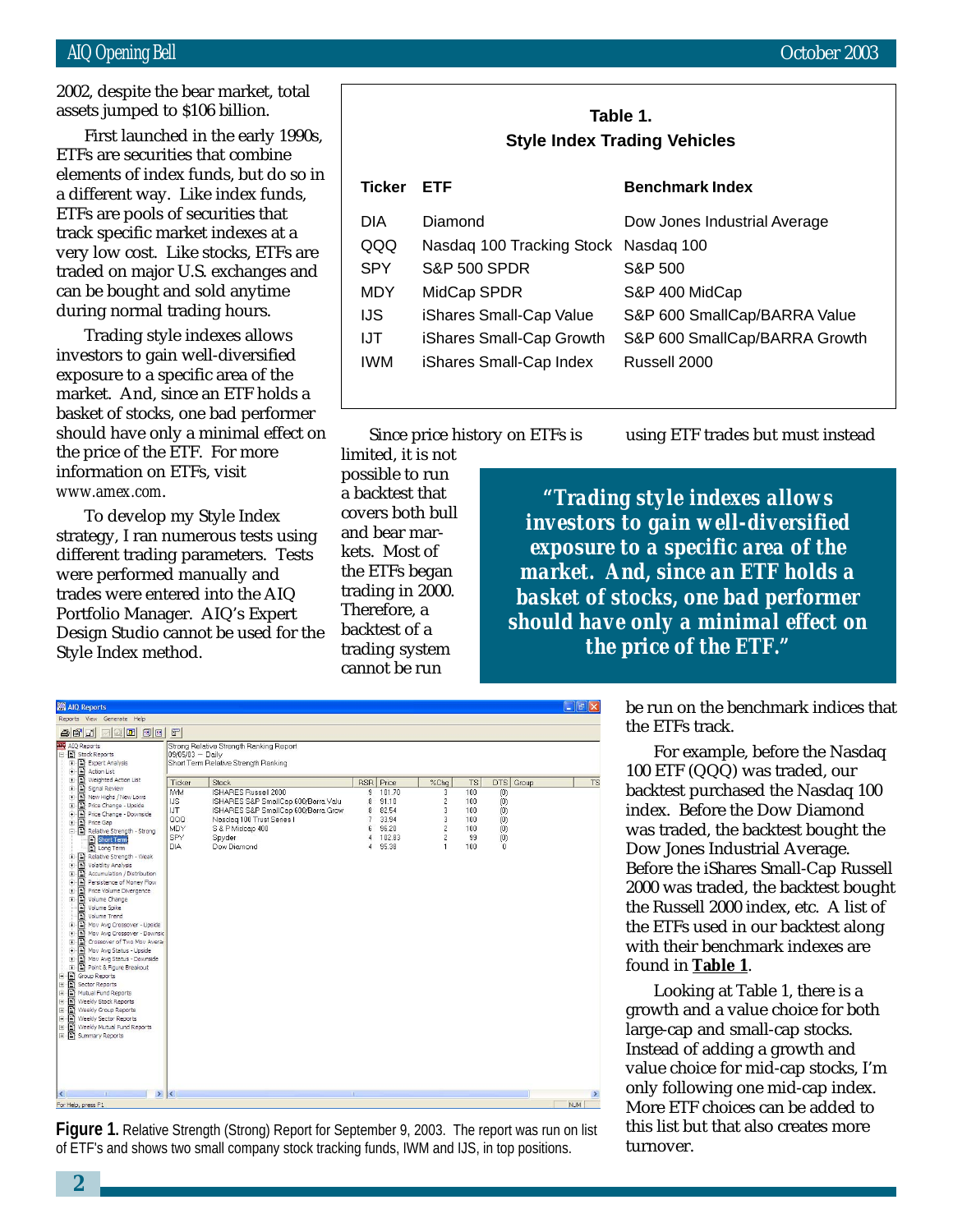#### **The Style Index Strategy**

The strategy utilizes AIQ's Relative Strength report. The Short-Term Relative Strength-Strong report was run every other Friday on the ETFs listed in Table 1. This report looks at the last 120 trading days (approx. 6 months) and breaks them into quarters. A percentage return figure is calculated for each quarter. These returns are then averaged with twice the weight placed on the most recent quarter's worth of data.

At the start of the test, the two highest ranked ETFs were purchased with equal dollar amounts to establish a fully invested portfolio. Two weeks later, the Relative Strength report was run again. If the current holdings were rated as one of the three best in the report, then there were no trades. If a holding had fallen in the Relative Strength report to where it was no longer in the top three, then it was sold and the highest rated ETF was purchased.

**Figure 1** shows the relative strength report on September 9. Looking at the report, it is apparent that small company stocks are leading. As long as the two portfolio holdings are in the top three positions, then there are no trades. At this time, IWM and IJS were being held so no action was taken.

The portfolio was always fully invested in two ETFs or equivalent indices and rebalanced at the end of

*"It is a growth strategy . . . yet, it holds market indexes so there is no need to fear that a stock holding will fall by 20% after a profit warning."*

every year, giving the two securities an equal weighting. I rebalanced the accounts each year to better see how the strategy performed on a yearly

want to employ this strategy may be concerned with liquidity in the ETFs. With ETFs, however, volume does not define their liquidity. Unlike a

During the bearish years, the portfolio outperformed because it exited the QQQ and rotated to a position in Small-Cap Value (IJS). Small-cap stocks actually rose in value during 2001.

Those who

new ones from a basket of the underlying securities in that fund. When a large transaction is placed, shares can be created or redeemed to meet demand. Studies show a high, but not exact, correlation between the benchmark indexes and the ETFs.

#### **Results**

Although this strategy is simple, the results are outstanding. The yearly results are found in **Table 2**. For the years 1998 through 2002, results were computed by a backtest. Year 2003 results represent an actual

|             | Table 2.<br>Yearly Returns (%) |                          |  |  |
|-------------|--------------------------------|--------------------------|--|--|
| Year        | <b>Style Index Portfolio</b>   | <b>S&amp;P 500 Index</b> |  |  |
| 1998        | 39.28                          | 28.58                    |  |  |
| 1999        | 50.01                          | 21.04                    |  |  |
| 2000        | $-3.10$                        | $-9.10$                  |  |  |
| 2001        | 2.10                           | $-11.89$                 |  |  |
| 2002        | $-18.11$                       | $-22.10$                 |  |  |
| 2003        | 20.07                          | 14.75                    |  |  |
| (thru 9/30) |                                |                          |  |  |

*Past performance does not guarantee future results. No strategy can guarantee losses will not occur.*

basis but the rebalancing lowered the overall return. Rebalancing forces you to partially sell your best holdings.

The strategy is designed to rotate to the segments of the market that have the best performance. During the bullish years, returns were led by the strength of the Nasdaq 100 (QQQ) holding.

stock or a closed-end mutual fund, the number of iShares in the marketplace is not fixed: if the demand for a given ETF outstrips supply at any point, an ETF specialist can create

*"During the 5 ½-year time period (1998-2003), the strategy rose 103.27% while the S&P 500 rose 11.44%. Best of all, the backtested portfolio is above its December 31, 1999 level. This growth strategy has erased the effects of the bear market!"*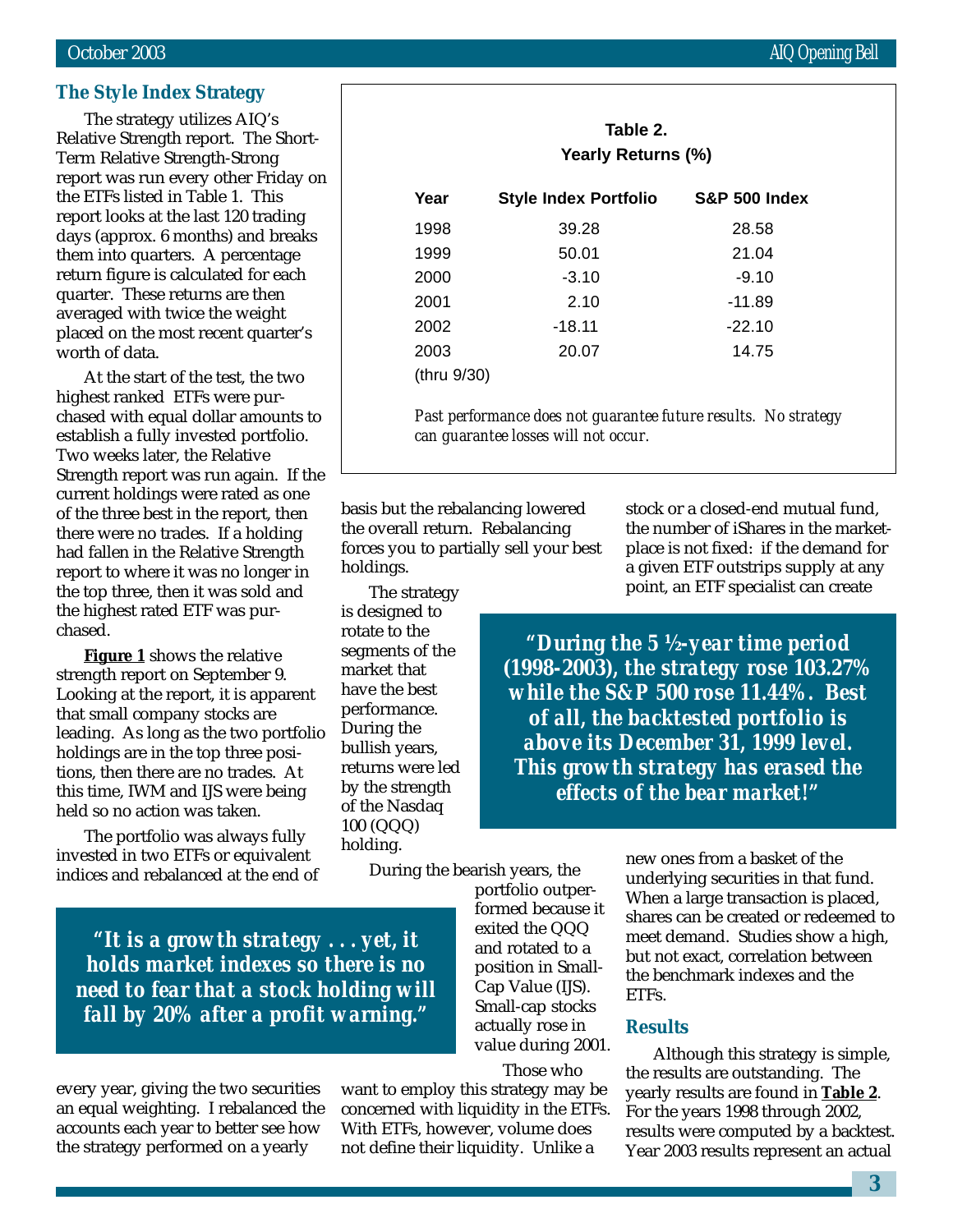#### AIQ Opening Bell October 2003

during the 2000 through 2001 bear portfolio using the strategy. The strategy outperformed the S&P 500 index every year and it held its value market years. It wasn't until the third quarter of 2002 that all style indexes fell in value, accounting for the 2002 loss.

**Figure 2** shows the returns since the inception of the backtest. During the 5 ½-year time period, the strategy rose 103.27% while the S&P 500 rose 11.44%. Best of all, the backtested portfolio is above its December 31, 1999 level. This growth strategy has erased the effects of the bear market! Because the strategy rotated to aggressive securities during bull runs, the strategy outperformed during up phases. Because it rotated out of technology to more conservative indexes, it also limited downside movement.

Keep in mind that this is a backtest so it does not represent actual returns. The purpose of the backtest is to create and gain confidence in a strategy that will be used to trade ETFs which track style indexes. Refer to **Table 3** for backtest assumptions.

## **AIQ Opening Bell Newsletter**

**David Vomund, Publisher G.R. Barbor, Editor P.O. Box 7530 Incline Village, NV 89452**

AIQ Opening Bell does not intend to make trading recommendations, nor do we publish, keep or claim any track records. It is designed as a serious tool to aid investors in their trading decisions through the use of AIQ software and an increased familiarity with technical indicators and trading strategies. AIQ reserves the right to use or edit submissions.

While the information in this newsletter is believed to be reliable, accuracy cannot be guaranteed. Past performance does not guarantee future results.

**© 1992-2003, AIQ Systems**



**Figure 2.** Performance graph shows strategy total return vs. S&P 500 and Nasdaq Composite. Returns are for 5 ½-year time period ending mid 2003. For 1998-2002 period, strategy returns were computed by backtest while 2003 return represents actual fund performance.

#### **Concluding Thoughts**

An effective long-term trading strategy must have three criteria:

1. Sufficient profit potential to meet your financial goals.

2. A risk level that allows investors to stick with the strategy over all market cycles.

 3. A level of ease that allows investors to trade the model in the same manner in which it was backtested.

For most people, the Style Index strategy accomplishes these goals. It is a growth strategy with higher risk than an S&P 500 buy-and-hold

#### **Table 3. Backtest Assumptions**

The backtest assumed the portfolio was always fully invested in two ETFs. Many of the ETFs were not yet available to purchase at the beginning date of the backtest. When the ETF wasn't available, the backtest used the ETF's benchmark index as a substitute. The backtest used price data from actual ETFs once they became available.

Securities used for the backtest were purchased using the closing price the day after the buy/sell signal. A commission of \$25 was used. Slippage of 1.2% was also factored in.

The percentage returns from 1998 through 2002 represent a hypothetical backtest of the Style Index strategy, not an actual portfolio. Since this is not an actual portfolio, the impact that material economic and market factors might have had on the decision making process cannot be represented. The return in 2003 represents the performance of an actual portfolio using the strategy.

As with any strategy, past actual or model performance does not guarantee future results. Losses can occur.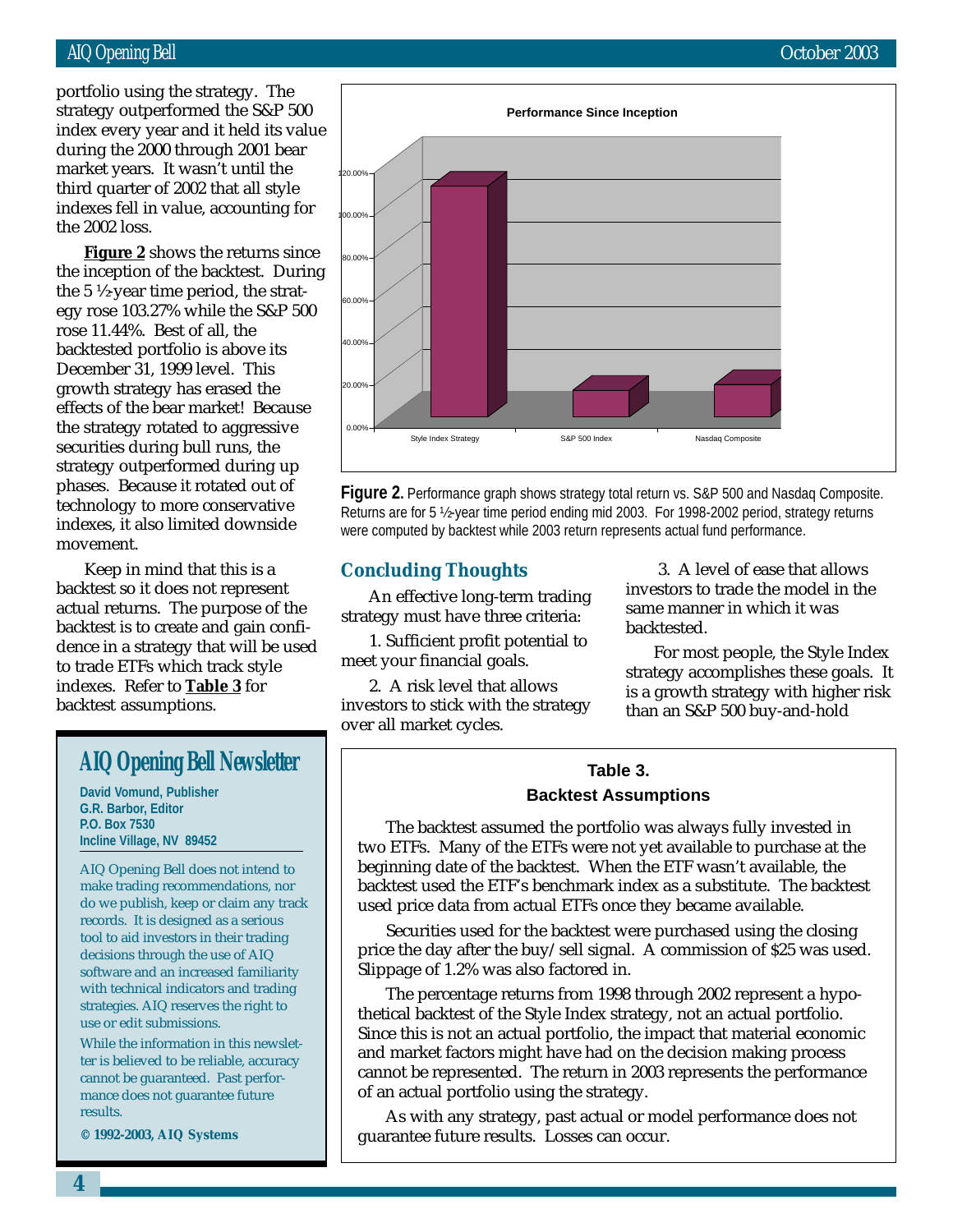investor will experience. Yet, it holds market indexes so there is no need to fear that a stock holding will fall by 20% after a profit warning. As there are about nine round trip trades per year, you don't have to be a full-time trader to implement the strategy.

What's the downside to the strategy? It leaves little to talk about at cocktail parties—there are no good stock stories. In effect, this is an active index investing strategy. Since most of its trades are shortterm, it works best in tax-deferred accounts.

The use of index vehicles might imply that this is a conservative approach with limited upside. However, because of the variety of indexes that can be traded with ETFs, the strategy becomes more of an aggressive growth trading model. During volatile periods, it can become a Nasdaq 100 (QQQ) timer with much of its performance hinging on whether or not the QQQ is being held. As each holding is 50% of the portfolio, the highly volatile QQQ can have a big impact on performance.

Our Style Index strategy assumes a fully invested portfolio but it is easy to include market timing as well. Since the portfolio only holds two securities, it only takes two sell orders to move to 100% cash.

*For information on David Vomund's managed account program, visit www.lvim.com or call 775-832- 8555.*

#### **S&P 500 Changes**

**Changes to the S&P 500 Index and Industry Groups:**

Express Scripts (ESRX) replaces Quintiles Transnational (QTRN). ESRX is added to the Health Care Services (HEALTHSS) group.

# **The VIX Revisited: CBOE Announces Changes to Volatility Index**

#### **By David Vomund**

In September the Chicago Board Options Exchange (CBOE) announced changes to the Volatility Index (VIX). The VIX was discussed in an article in last month's *Opening Bell*. A detailed list of the changes can be found at *www.cboe.com/vix.*

There are three main changes to the VIX. First, it will now be based on the S&P 500 Index options instead of the S&P 100 Index options. Second, the new VIX will use nearly all of the available S&P 500 options in its calculation instead of using eight options. Finally, the VIX now uses a completely different formula in its calculation. The CBOE will soon have historical VIX prices available dated back to 1986.

Overall, the movement in the old VIX versus the new VIX is very close but the new VIX tends to be slightly lower than the old VIX. Those who look for relative numbers must make appropriate adjustments. As an example, the old VIX peaked at 50.48 in 2002 but the revised VIX shows a peak of 44.29.

Have no fear if you are comfortable with the old VIX and don't want to accept the changes. The CBOE will maintain the old VIX methodology using a new ticker symbol. That ticker symbol is VXO.

#### **STOCK DATA MAINTENANCE**

#### **Stock Splits and other changes:**

| <b>Stock</b>                 | Ticker      | <b>Split</b> | <b>Approx.</b> Date |
|------------------------------|-------------|--------------|---------------------|
| <b>First Financial Corp.</b> | <b>THFF</b> | 2:1          | 10/16/2003          |
| Middleburg Financial         | <b>MBRG</b> | 2:1          | 10/20/2003          |
| <b>Monro Muffler Brake</b>   | <b>MNRO</b> | 3:2          | 11/3/2003           |

#### **Trading Suspended:**

J.D. Edwards & Co. (JDEC) Northwestern Corp. (NOR)

**Name/Ticker Symbol Changes:** NBTY Inc. (NBTY) to NBTY Inc. (NTY)

#### **Market Review**

eptember is historically the worst month for the market. This year, September started well but sellers emerged and by month's end the market fell. Both the S&P 500 and the Nasdaq Composite fell 1.3%. For the year, the S&P 500, including dividends, is up 14.75% and the Nasdaq eptember is historically composite is up 33.80%.<br>
the worst month for the At the end of September market. This year, software was giving bull<br>
September started well readings. The AIQ timin<br>
but sellers emerged and fired a

At the end of September the AIQ software was giving bullish readings. The AIQ timing model fired a buy signal on the last day of the month and 99% of the stocks giving unconfirmed signals were on the buy side.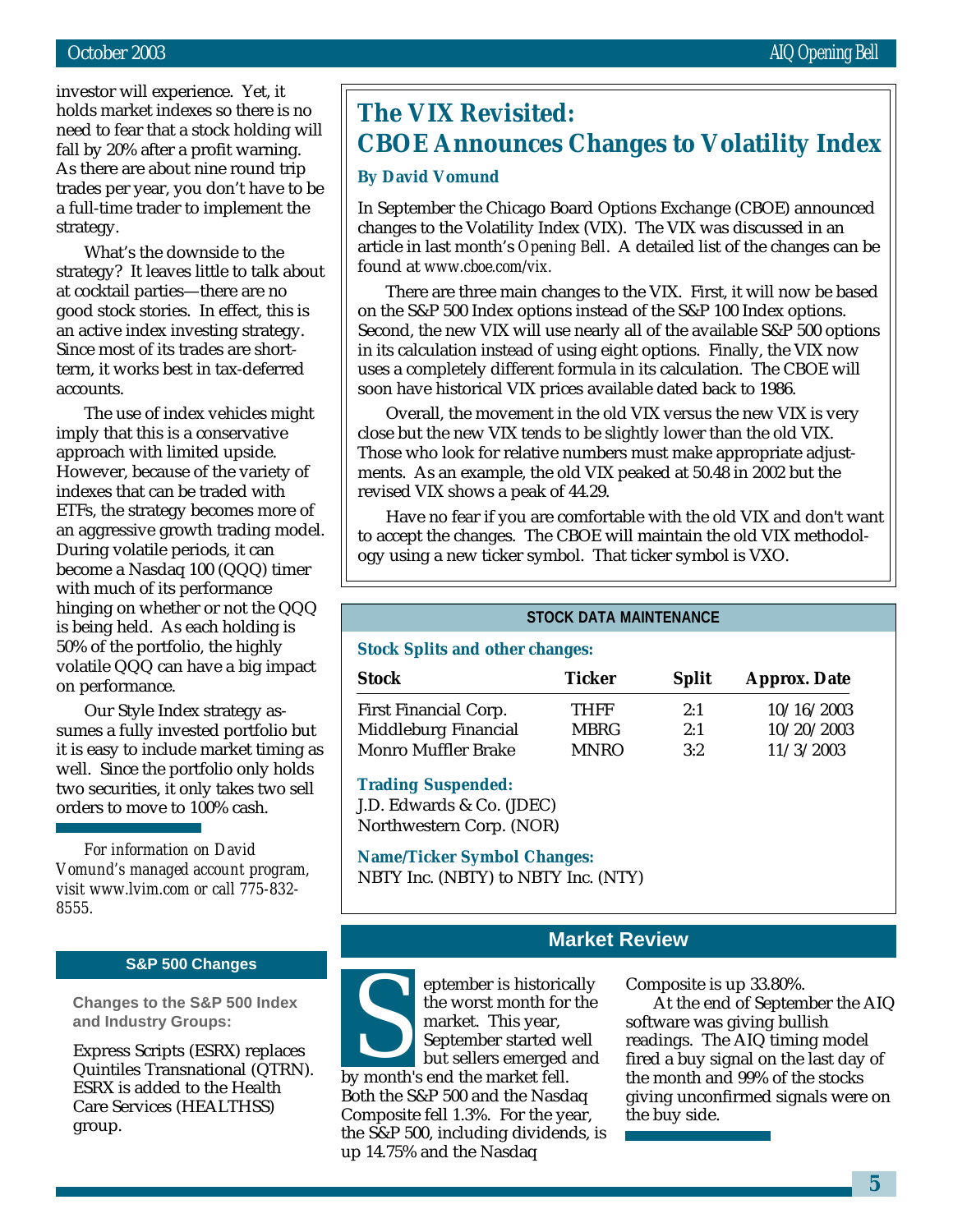# *Control Emotions for Proper Position Sizing*

# **Proper Allocation of Your Assets Is Critical Factor for Successful Trading**

tock moves are based on fear and greed. Unfortunately, basing buying decisions on greed and selling decisions on fear lear and greed. Unfortunately, basing buying<br>decisions on greed and<br>selling decisions on fear<br>leads to bad decisions. Buying greed and selling fear leads to buying high and selling low. It's not just the execution price that is the problem, however. Being controlled by fear and greed leads to bad money management decisions.

Nearly all investors can state a case where they were extremely confident about a stock — and whether it was based on a strong technical or fundamental picture, greed takes over and money management decisions are ignored.

The stock may be at \$10 and you are certain that it will hit \$20. As a result, you load up on the stock with a large portion of your assets. Unfortunately, before hitting \$20 the stock falls to \$7. You were right about the move but wrong on the timing. Because you had too much

Many traders lose everything in the markets because they wager an inappropriate percentage of their trading capital on a single position. Unfortunately, that single position invariably turns out to be the worse of all the holdings. When the trade goes badly, the adverse effect is

crippling. Staying power is important in successful trading. While valuation, trend direction, and timing are all important,

proper position sizing is the most critical. With proper position sizing you can be wrong and play another day. With bad position sizing, you'll end up with big losses and little hope of recovery.

Instead of buying from greed, treat every position like it could be a

can cause you to mismanage it by taking on an undue amount of risk. If you believe every trade will be a winner, the need to confirm that belief may cause you to stay too long in a trade that has moved against you.

*"Many traders lose everything in the markets because they wager an inappropriate percentage of their trading capital on a single position…When the trade goes badly, the adverse effect is crippling."*

> It may also prompt you to take a position size that is simply too large. Staying in a trade longer than you should or having too much money at risk is the surest road to disaster.

*"While valuation, trend direction, and timing are all important, proper position sizing is the most critical. With proper position sizing you can be wrong and play another day."*

money invested, you couldn't stomach the drawdown and the stock was sold for a loss.

The lesson to long-term success is proper allocation of your assets. In our example, if the investor had not loaded up on the stock trade, he could have ridden out the short-term decline and enjoyed the benefits of his correct projection.

loser. Yes, there is power in positive thinking but overconfidence leads to bad results. Recall that 80% of all

motorists think they are above average behind the wheel. Shun your pride and you will make better decisions. Don't attribute winning positions to smarts and losing positions to bad luck.

Having a positive attitude about your trading system and your longterm goals are important. However, overconfidence in any single trade

**AIQ's 14th Annual Lake Tahoe Seminar**

**October 13, 14, and 15 At Harvey's Resort and Casino South Lake Tahoe**

This year's AIQ Seminar will be entirely hands-on, with attendees using PCs to follow sessions focusing on trading system design.

#### **FEW SEATS LEFT!**

**For more information or to reserve your seat: Call 1-800-332-2999**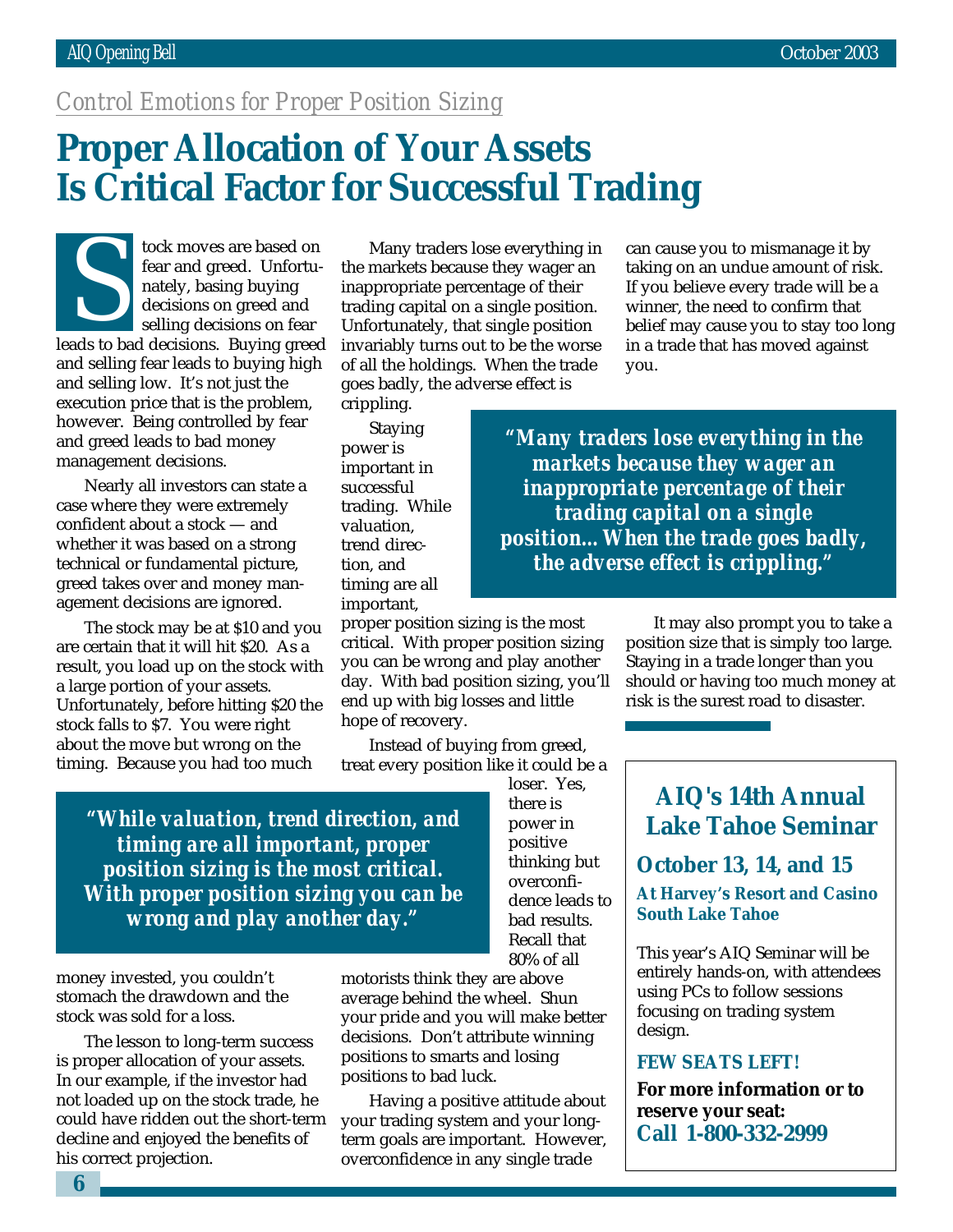# *Improved Charting in Version 7.2*

# **Charting Features Requested by Users Now In TradingExpert Pro's Alerts Module**

#### **By David Vomund**

*AIQ has released version 7.2 of TradingExpert Pro. This new version is a free upgrade for those who lease the program. For a listing of new features or to download version 7.2, visit www.aiqsystems.com and click AIQ Upgrade Site. The majority of new features are found in the Alerts and Portfolio Manager modules.*

*In this article, we'll focus on the new charting features in version 7.2. All the new charting features are found in the Alerts and not the Charts module.*



hen AIQ developed the charting for the Alerts module in TradingExpert Pro, the charts

lacked features found in the end-ofday charting module. That's changed. The charts in the Alerts section of the program now have more capabilities. Even end-of-day users will now want to use the Alerts module to analyze their charts.

*"Over the years, many users suggested that our charts should have some room at the end of the price data. This allows users to more easily make price projections. This feature is now available."*

The Alerts module requires a subscription to myTrack. All charts within Alerts, including end-of-day charts, retrieve data from myTrack's database rather than your computer's hard disk.

To open charts within the Alerts module, go to TradingExpert Pro's



**Figure 1.** Daily chart of KLAC displayed from Alerts module. Notice that the time scale extends beyond the current date to allow the user to project trendlines into the future.

Quick Launch Menu and click *Alerts*. Last month, we reviewed how using this section of the program allows you to receive an Alert each time a

> stock passes the criteria defined in your technical model. In this article, we'll concentrate on charting so we'll remove the technical Alerts from the screen. On the menu bar, click

*View* and uncheck *Alert Grid*.

To chart a ticker symbol, click *Tickers* and *Add* (or press your Insert key). You can also add an entire list by clicking *Ticker* and *Add Tickers From List*. By right-clicking your mouse, you can select *Properties* and change the format of the charts to fit your style.

I'm used to the format of AIQ's regular end-of-day charts, so I removed the grid lines and put blue high/low bars with a red close. If you plot an end-of-day chart, there will be a price bar for the current day, even if the market is still open. There is no need to do an intra-day update.

The ticker symbols on the left section of the screen are available for charting. If you often chart different list structures, then add the tickers from one list and save the Alerts page by clicking *File* and *Save*. For instance, you may have an S&P 500 page and a Nasdaq 100 page. Click *File* and *Open* to switch back and forth between the two page options.

Over the years, many users suggested that our charts should have some room at the end of the price data. This allows users to more

**7**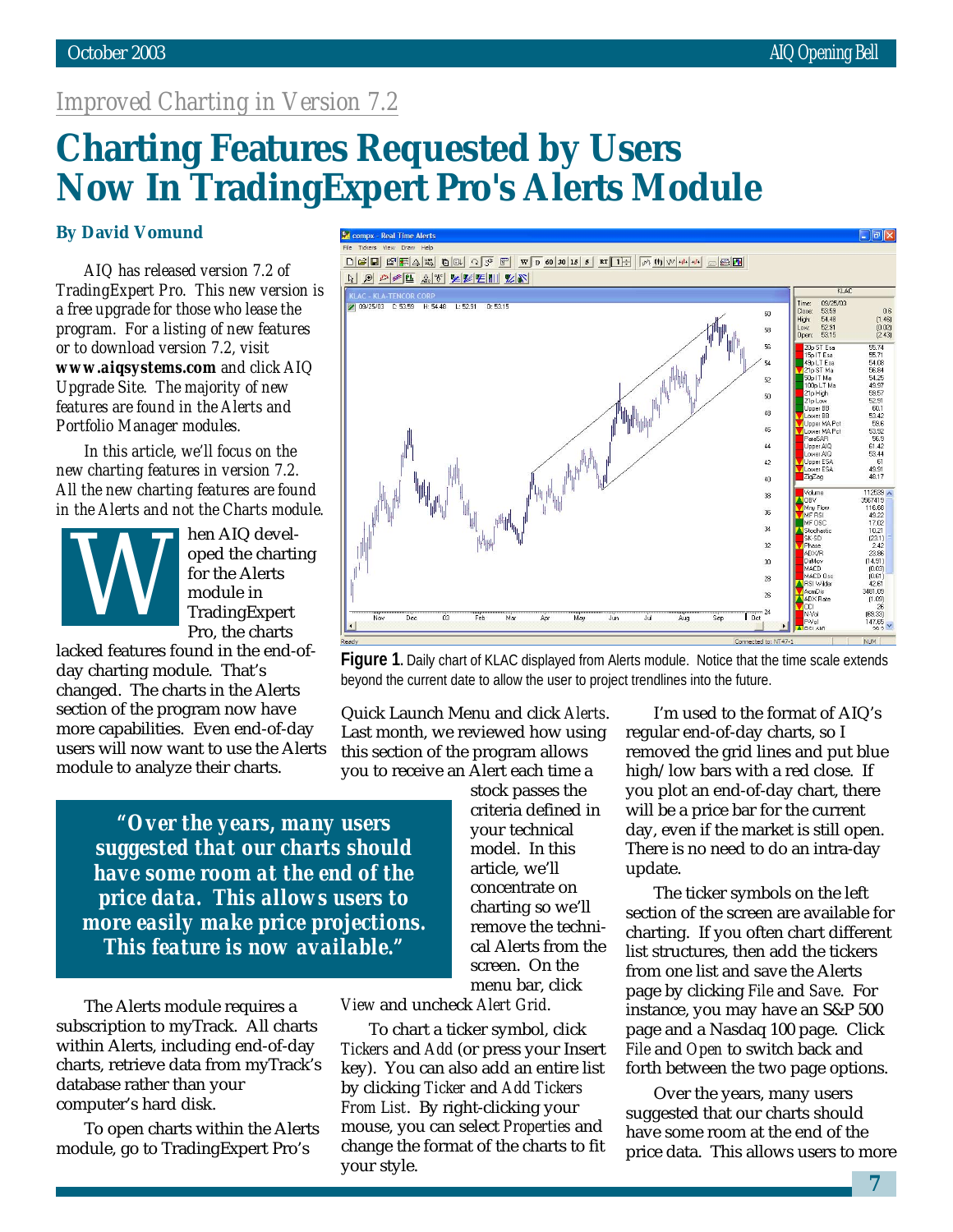right section of the Properties screen easily make price projections. This feature is now available. Click *File* and *Chart Properties*. At the bottomis the *Right Margin* option. Increasing this number increases the space at the end of the chart. Notice in **Figure 1** that the chart price data is through September 25 but the x-axis goes through early October.

Another popular request from users is the ability to draw parallel trendlines. That feature is now available in version 7.2. Figure 1 shows KLA Tencor (KLAC) and its rising trading channel. To draw these parallel trendlines, click the icon that shows "PL." The first trendline was manually drawn connecting the May low to the August low. To draw the upper parallel trendline, I went to the March high and clicked the mouse. A trendline parallel to the first trendline is automatically drawn.

There is a Zoom feature in both the Charts and Alerts modules but this feature is more advanced in Alerts. By clicking the *Zoom* icon (a magnifying glass), you can highlight any area of the chart and see a

**8**



of an area of the chart, is displayed by clicking the area with the *Zoom* icon (magnifying glass).

magnified version of it (**Figure 2**).

In Alerts you can also set your screen to show one security charted in two different time periods. For example, **Figure 3** shows a Nasdaq Composite end-of-day chart on the top part of the screen and a Nasdaq



**Figure 3.** Alerts window displaying two Nasdaq Composite Index charts, each with a different time period. The upper chart is end-of-day and the lower is a 1-min real-time chart.

Composite 1-minute chart on the bottom part of the screen.

 $0.6$ 

To accomplish this, you must open an Alerts page for each chart. To illustrate, I plotted an end-of-day Nasdaq chart and then saved the screen under the name COMPX. I then minimized this screen. Next, I opened Alerts again and this time charted the Nasdaq using a 1-minute chart. I saved this screen to a new file name.

Now you can arrange the two open charts so they can be viewed together as shown in the figure. If you run multiple monitors from one computer, you can plot separate charts on each monitor.

There are many new features in the Alerts module, more than we can cover in this newsletter. If you have specific requests or want to get Alerts set up more efficiently for your trading style, call our technical support staff at 775-831-2999. AIQ's technical support people can help you tailor this charting module to your specific needs, including how to set up Alerts shortcut icons on your desktop screen.